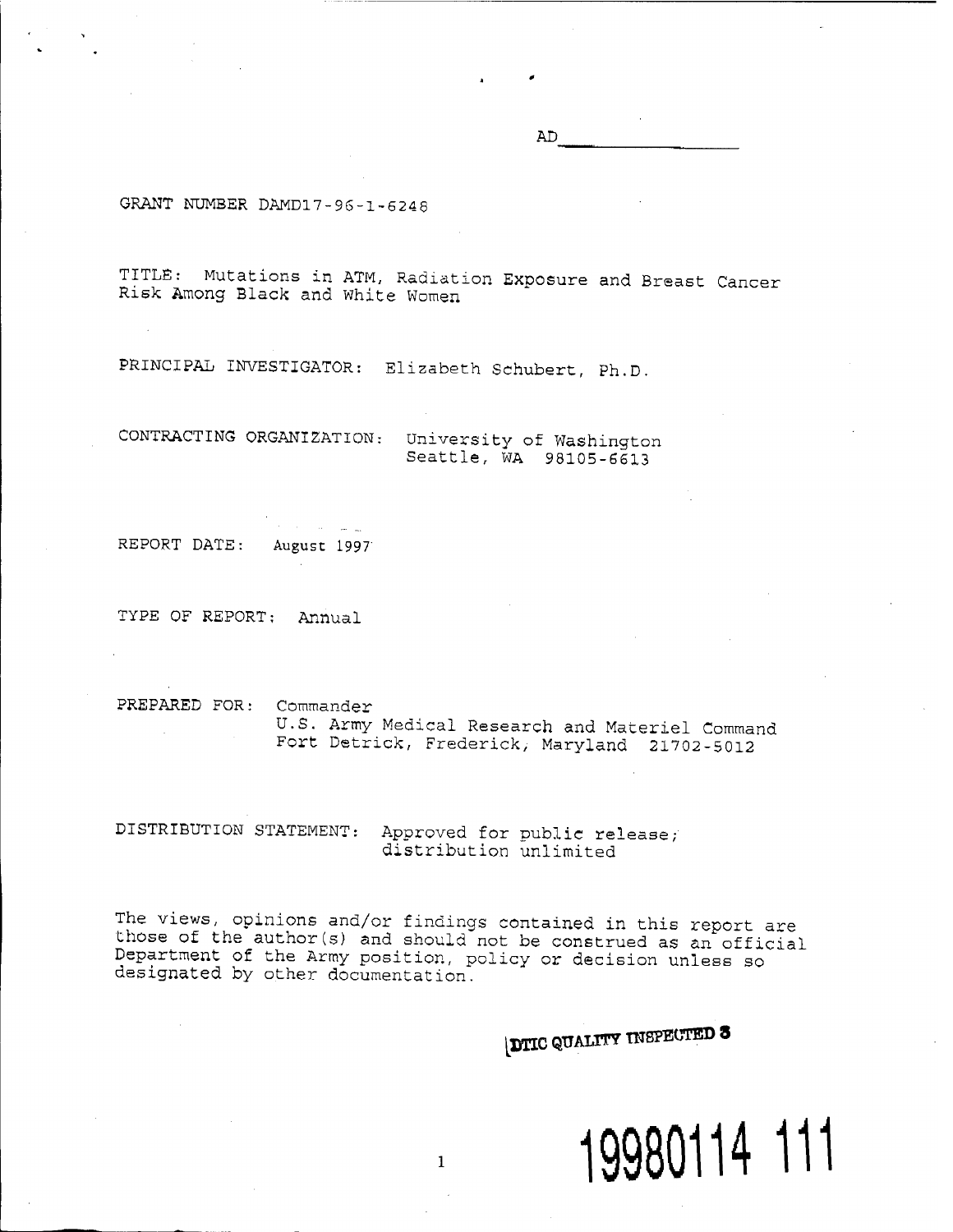| REPORT DOCUMENTATION PAGE                                                                                                                                                                                                                                                                                                                                                                                                                                                                                                                            |                               |                             | Form Approved<br>OMB No. 0704-0188                                                                                                                                                                                                                                                                                                                                                                                                                                                                                                                                                                                                                                                                          |  |  |
|------------------------------------------------------------------------------------------------------------------------------------------------------------------------------------------------------------------------------------------------------------------------------------------------------------------------------------------------------------------------------------------------------------------------------------------------------------------------------------------------------------------------------------------------------|-------------------------------|-----------------------------|-------------------------------------------------------------------------------------------------------------------------------------------------------------------------------------------------------------------------------------------------------------------------------------------------------------------------------------------------------------------------------------------------------------------------------------------------------------------------------------------------------------------------------------------------------------------------------------------------------------------------------------------------------------------------------------------------------------|--|--|
| Public reporting burdon for this collection of information is estimated to average 1 hour por rosponse, including the time for reviewing instructions, searching existing exts sources.<br>Odifering and maintaining the data car                                                                                                                                                                                                                                                                                                                    |                               |                             |                                                                                                                                                                                                                                                                                                                                                                                                                                                                                                                                                                                                                                                                                                             |  |  |
| 1. AGENCY USE ONLY (Leave blank)                                                                                                                                                                                                                                                                                                                                                                                                                                                                                                                     | 2. REPORT DATE<br>August 1997 | Annual (1 Aug 96 -          | 3. REPORT TYPE AND DATES not work<br>$31$ Jul 97)                                                                                                                                                                                                                                                                                                                                                                                                                                                                                                                                                                                                                                                           |  |  |
| <b>4. TITLE AND SUBTITLE</b><br>Mutations in ATM, Radiation Exposure and Breast Cancer<br>Risk Among Black and White Women                                                                                                                                                                                                                                                                                                                                                                                                                           |                               |                             | 5. FUNDING NUMBERS<br>DAMD17-96-1-6248                                                                                                                                                                                                                                                                                                                                                                                                                                                                                                                                                                                                                                                                      |  |  |
| 6. AUTHOR(S)<br>Elizabeth Schubert, Ph.D.                                                                                                                                                                                                                                                                                                                                                                                                                                                                                                            |                               |                             |                                                                                                                                                                                                                                                                                                                                                                                                                                                                                                                                                                                                                                                                                                             |  |  |
| 7. PERFORMING ORGANIZATION NAME(S) AND ADDRESS(ES)<br>University of Washington<br>Seattle, Washington 98105-6613                                                                                                                                                                                                                                                                                                                                                                                                                                     |                               |                             | 8. PERFORMING ORGANIZATION<br><b>REPORT NUMBER</b>                                                                                                                                                                                                                                                                                                                                                                                                                                                                                                                                                                                                                                                          |  |  |
|                                                                                                                                                                                                                                                                                                                                                                                                                                                                                                                                                      |                               |                             |                                                                                                                                                                                                                                                                                                                                                                                                                                                                                                                                                                                                                                                                                                             |  |  |
| 9. SPONSORING/MONITORING AGENCY NAME(S) AND ADDRESS(ES)<br>Commander<br>U.S. Army Medical Research and Materiel Command<br>Fort Detrick, Frederick, Maryland 21702-5012                                                                                                                                                                                                                                                                                                                                                                              |                               |                             | 10. SPONSORING/MONITORING<br>AGENCY REPORT NUMBER                                                                                                                                                                                                                                                                                                                                                                                                                                                                                                                                                                                                                                                           |  |  |
| 12a. DISTRIBUTION / AVAILABILITY STATEMENT                                                                                                                                                                                                                                                                                                                                                                                                                                                                                                           |                               |                             | 12b. DISTRIBUTION CODE                                                                                                                                                                                                                                                                                                                                                                                                                                                                                                                                                                                                                                                                                      |  |  |
| Approved for public release; distribution unlimited                                                                                                                                                                                                                                                                                                                                                                                                                                                                                                  |                               |                             |                                                                                                                                                                                                                                                                                                                                                                                                                                                                                                                                                                                                                                                                                                             |  |  |
| 13. ABSTRACT (Maximum 200<br>have been identified. An important and unresolved question of breast cancer<br>penetrant mutations. It has been suggested that mutations in the Ataxia-<br>Telangiectasia gene (ATM) and radiation exposure could be involved with breast<br>cancer in this manner. In order to address this question, we are screening a<br>series of breast cancer patients for mutations in the ATM gene.<br>patients was selected for either radiation exposure, radiation sensitivity,<br>which may lead to radiation sensitivity. |                               |                             | Predisposition to breast cancer is inherited as a genetic trait in some families.<br>Thus far, a few highly penetrant genes responsible for inherited breast cancer<br>etiology is whether there are other genes which have a more moderate effect on<br>breast cancer risk, possibly triggering disease only in the presence of specific<br>environmental exposures, and possibly involving more women than do other, highly<br>This series of<br>inheritance of a single ATM allele through multiple affected members of a family,<br>or having a child with Ataxia-Telangiectasia. This study will detect potential<br>mutations in the ATM gene which confer breast cancer risk, particularly mutations |  |  |
| 14. SUBJECT TERMS Breast Cancer<br>human genetics, minorities, inherited risk, radiation exposure                                                                                                                                                                                                                                                                                                                                                                                                                                                    |                               |                             | 15, NUMBER OF PAGES<br>15                                                                                                                                                                                                                                                                                                                                                                                                                                                                                                                                                                                                                                                                                   |  |  |
| ataxia telangiectasia, mutation detection<br>17. SECURITY CLASSIFICATION 18. SECURITY CLASSIFICATION<br>OF REPORT                                                                                                                                                                                                                                                                                                                                                                                                                                    | OF THIS PAGE                  |                             | <b>16. PRICE CODE</b><br>19. SECURITY CLASSIFICATION 20. LIMITATION OF ABSTRACT.                                                                                                                                                                                                                                                                                                                                                                                                                                                                                                                                                                                                                            |  |  |
| Unclassified<br>NSN 7540-01-280-5500                                                                                                                                                                                                                                                                                                                                                                                                                                                                                                                 | Unclassified                  | OF ABSTRACT<br>Unclassified | Unlimited<br>Standard Form 298 (Rev. 2-89)<br>Prescribed by ANSI Std. 239-18<br>298-102                                                                                                                                                                                                                                                                                                                                                                                                                                                                                                                                                                                                                     |  |  |

 $\ddot{\phantom{0}}$ 

 $\ddot{\phantom{a}}$ 

 $\sim$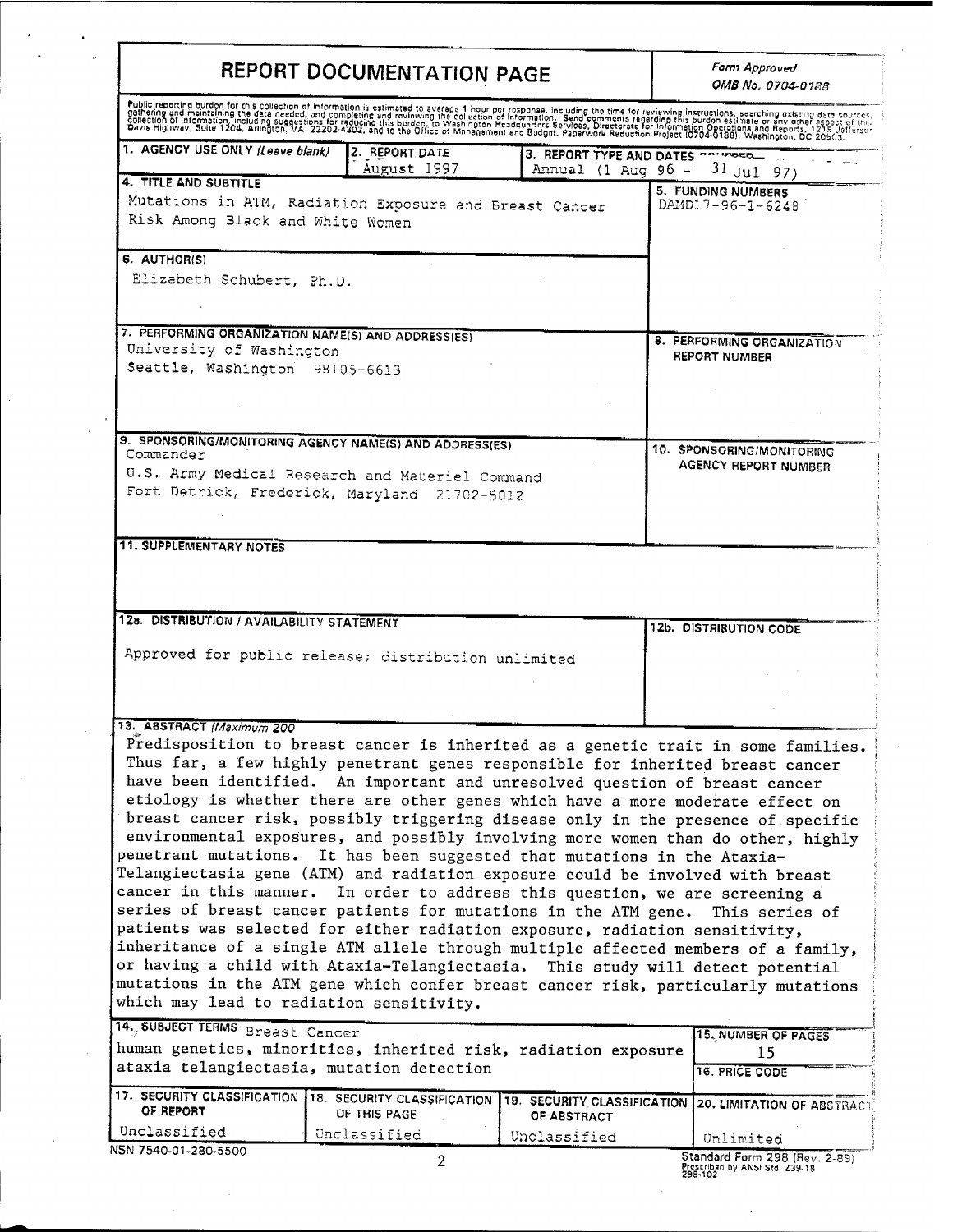#### FOREWORD

Opinions, interpretations, conclusions and recommendations are those of the author and are not necessarily endorsed by the U.S. Army.

65 Where copyrighted material is quoted, permission has been obtained to use such material.

 $\xi$  Where material from documents designated for limited distribution is quoted, permission has been obtained to use the material.

 $E$ S Citations of commercial organizations and trade names in this report do not constitute an official Department of Army endorsement or approval of the products or services of these organizations.

In conducting research using animals, the investigator (s) *A/A* adhered to the "Guide for the Care and Use of Laboratory Animals," prepared by the Committee on Care and Use of Laboratory Animals of the Institute of Laboratory Resources, National Research Council (NIH Publication No. 86-23, Revised 1985).

 $ES$  For the protection of human subjects, the investigator (s) adhered to policies of applicable Federal Law 45 CFR 46.

. In conducting research utilizing recombinant DNA technology, the investigator(s) adhered to current guidelines promulgated by the National Institutes of Health.

In the conduct of research utilizing recombinant DNA, the investigator(s) adhered to the NIH Guidelines for Research Involving Recombinant DNA Molecules.

 $ES$  In the conduct of research involving hazardous organisms, the investigator(s) adhered to the CDC-NIH Guide for Biosafety in Microbiological and Biomedical Laboratories.

eabeth shibat 8/28/97

 $\mathbf{3}$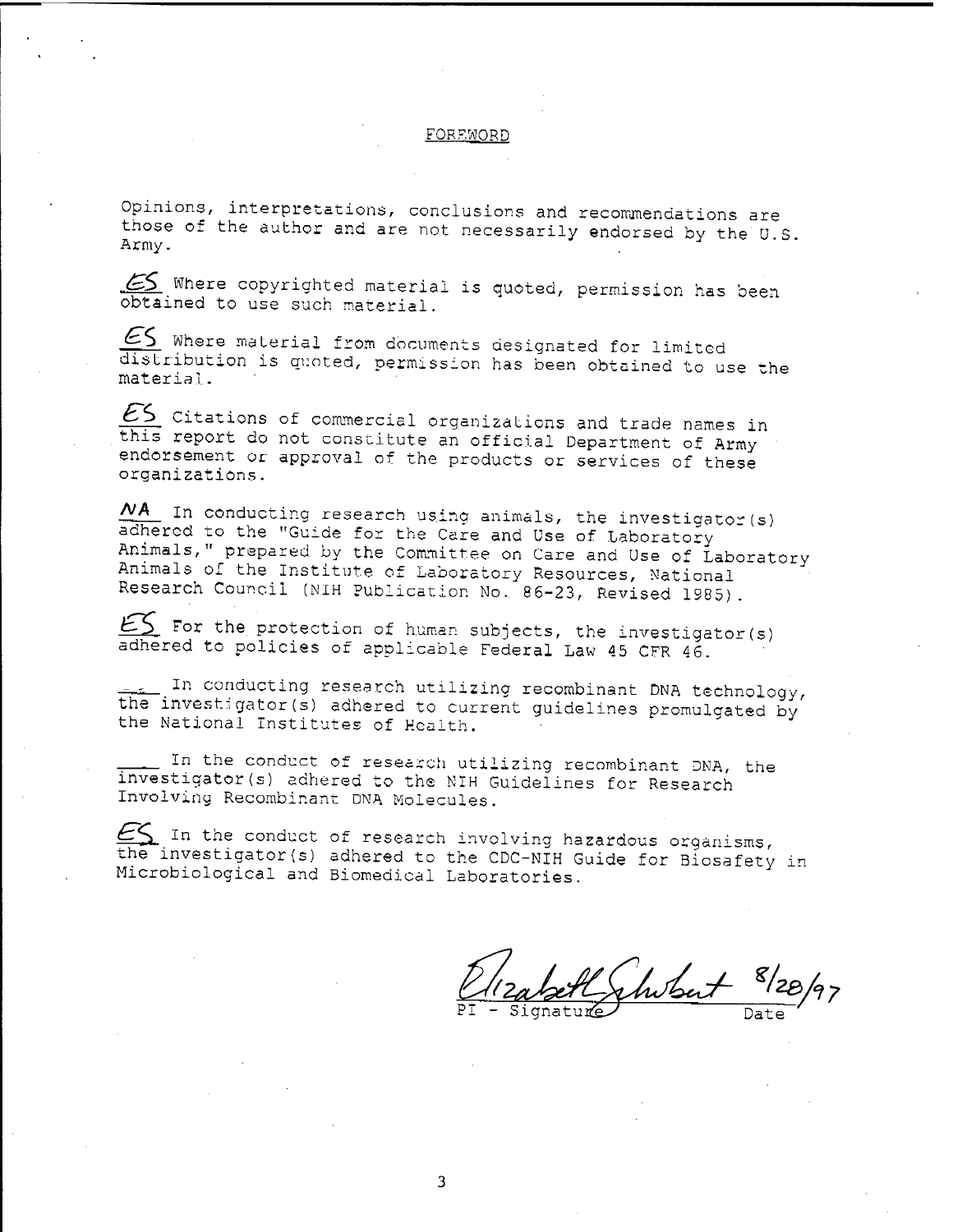## Table of Contents Postdoctoral Fellowship Annual Report Elizabeth L. Schubert, Ph.D. Grant DAMD17-96-1-6248

| <b>Front Cover</b>                            | page 1      |
|-----------------------------------------------|-------------|
| <b>Standard Form 298</b>                      | page 2      |
| Foreword                                      | page 3      |
| Table of Contents                             | page 4      |
| Introduction                                  | page 5      |
| Body of Report                                | pages 6-8   |
| Recommendations Relating to Statement of Work | page 9      |
| Conclusions                                   | page 10     |
| <b>Additional Studies</b>                     | page 11     |
| Table 1                                       | page 12     |
| References                                    | pages 13-15 |

 $\overline{\mathbf{4}}$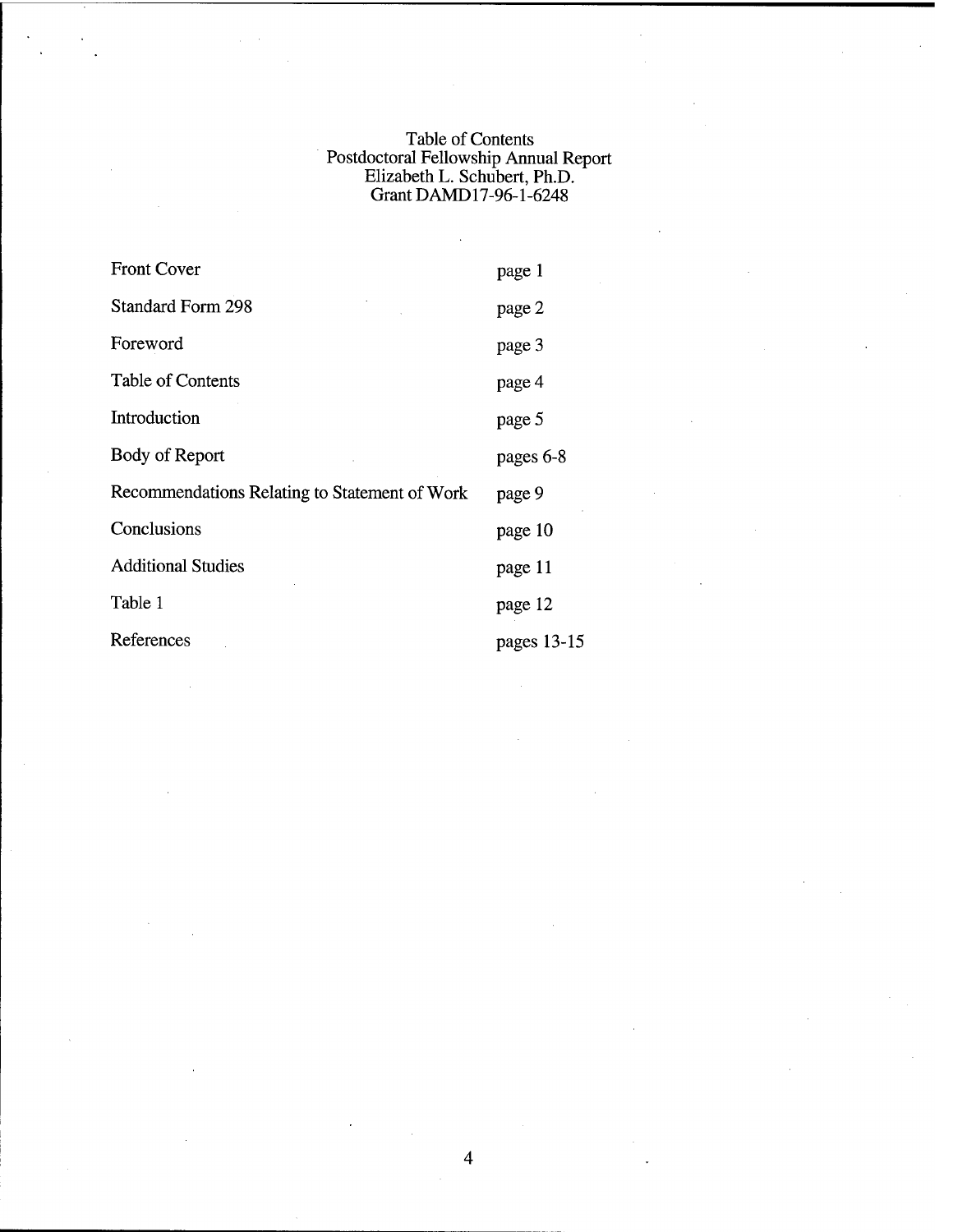#### Introduction

Predisposition to breast cancer is inherited in an autosomal dominant manner in some individuals (Newman et al 1988). Currently, the inheritance of breast cancer predisposition is clearly associated with a few highly penetrant genes, such as BRCA1, in rare families (reviewed in Szabo and King 1995). A crucial and still unresolved question in inherited predisposition to breast cancer is whether germline alterations in other, yet-undefined genes could confer ä moderately increased risk of breast cancer, potentially with disease expression among mutation carriers dependent on specific environmental exposures. Such low penetrance genetic predisposition could account for a greater population risk of breast cancer than the relatively rare highly penetrant gene mutations, although it would convey less risk to individual heterozygotes. One gene that has been suggested to play a role in moderately increased risk of breast cancer is the gene mutated in Ataxia-Telangiectasia (ATM). This study seeks to clarify the role of ATM in breast cancer predisposition. Specifically, this study asks whether ATM heterozygotes are predisposed to breast cancer, particularly when they are exposed to environmental radiation.

Ataxia-Telangiectasia (AT) is a recessive genetic disorder (reviewed in Lavin and Shiloh, 1997) characterized by progressive cerebellar ataxia, blood vessel lesions (telangiectasias) and immunodeficencies. Patients affected with AT are prone to develop lymphoma and leukemia and are extremely sensitive to ionizing radiation. Various regions of ATM have been identified as specific functional domains, including a carboxy-terminal protein kinase domain (Savitsky et al 1995a, Savitsky et al 1995b). The ATM gene product has been shown to play an important role in cellular response to DNA damage, particularly that from ionizing radiation, as a component of a cell-cycle checkpoint pathway (reviewed in Hoekstra 1997). All AT patients identified to date have inherited two germ-line mutations at the ATM locus. Multiple mutations in ATM have been discovered in AT patients worldwide (The Ataxia-Telangiectasia Mutation Database), with some founder effects of particular mutations in defined populations (Chessa et al 1997, Gilad et al 1996). Most ATM mutations identified to date are protein truncating alterations in AT patients with the classically identified severe disease phenotype, however some studies have found evidence of particular ATM mutations which are associated with variant phenotypes (Bar-Shira et al 1997, Taylor et al 1997, McConville et al 1996).

Epidemiological studies of the families of children suffering from AT have shown an increased incidence of cancer, particularly breast cancer, in the relatives of such patients (Athma et al 1996, Easton 1994, Pippard et al 1988, Swift et al 1987). Family studies have also suggested that exposure to ionizing radiation increases cancer risk in ATM heterozygotes (Swift et al 1991), which is a compelling idea, particularly given the sensitivity of AT patients to radiation and the known function of the ATM gene product in cellular response to DNA damage. The focus of our study has been to investigate this question by examining breast cancer patients, particularly those who have been exposed to ionizing radiation or who show an extreme response to such radiation, for ATM heterozygosity. Such a breast cancer patient-based approach complements the studies of AT families which have already been reported.

5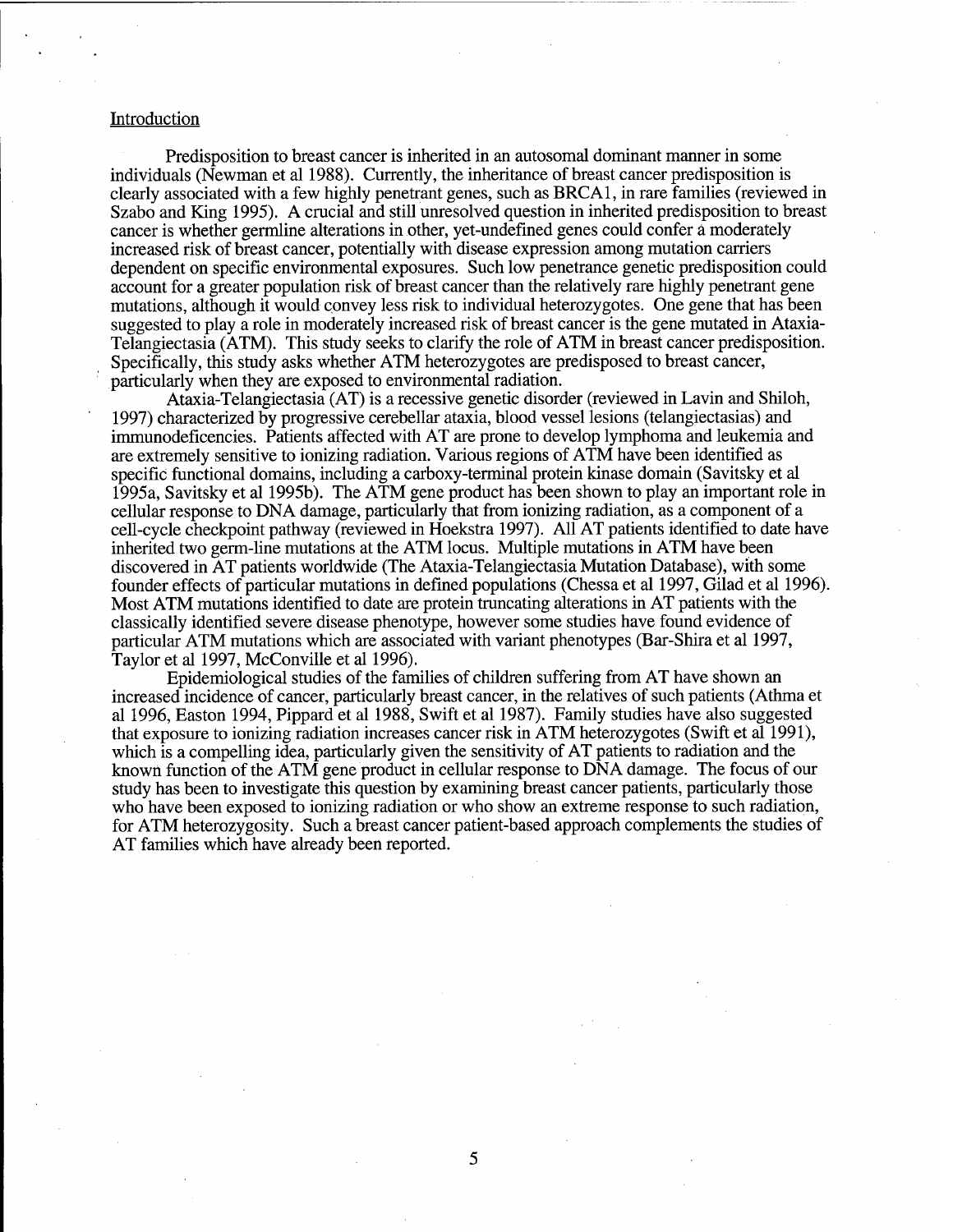#### Body of Report

#### Experimental Methods. Assumptions and Procedures

This study is based on the hypothesis that ATM heterozygotes have an increased susceptibility to breast cancer, particularly when exposed to ionizing radiation. We originally proposed to screen a large, population-based series of breast cancer patients for alterations in the ATM gene. However, more recent reports that ATM heterozygosity is not found in a large number of breast cancer patients (FitzGerald et al 1997, Vorechovsky et al 1996a, Vorechovsky et al 1996b) has caused us to redirect our efforts to a more focused group of patients than was originally proposed. One previous study (FitzGerald et al 1997) examined 401 women diagnosed with breast cancer under the age of 40 for mutations in ATM. Two of the 401 women (0.5%) had detectable mutations in ATM, a fraction not significantly different than that found in the general population, leading the investigators to conclude that ATM heterozygosity was not prevalent in early-onset breast cancer patients. However, if ATM heterozygotes are increasingly predisposed to breast cancer after exposure to radiation, possibly with a lengthy time interval in which cancer is forming but undetectable by routine clinical means, these findings in young, mainly unexposed patients are not surprising. In the series of 401 patients, only 11 had been previously exposed to radiation (2.7%). An additional phenotype which may be associated with ATM heterozygote breast cancer patients is sensitivity to radiation treatment, a condition which would mimic but be less severe than the radiation sensitivity of AT patients themselves. Such a phenotype would be consistent with *in vitro* observations that cells from ATM heterozygotes exhibit an intermediate level of radiation sensitivity between that of wild type individuals and AT patients (West et al 1995, Thacker 1994). Of the series of 401 patients reported by FitzGerald et al, only 2 were reported as radiation sensitive out of the 207 women who had undergone radiation therapy for breast cancer (<1%). In the studies by Vorechovsky et al, 88 breast cancer patients from families with other cancer incidence and 38 serially-ascertained breast tumors were screened for mutations in ATM. In the individual probands, 3 mutations in ATM and 8 polymorphisms were detected, while in the tumor samples 5 polymorphisms were detected. No clinical data was given by Vorechovsky et al on the radiation exposure or radiation sensitivity of the patients who donated samples to their study, however the average age of diagnosis was 53 years for the breast cancer probands and 55.8 years for the tumor samples, considerably older than the patients in the FitzGerald series. What these three studies, taken together, indicate is that a general screen of breast cancer patients, including those with early-onset disease, is unlikely to uncover ATM mutations. However, these previous studies do not take into account the possibility of an increased susceptibility to breast cancer in ATM heterozygotes over time after radiation exposure and the possibility of ATM heterozygotes exhibiting a phenotype of radiation sensitivity during breast cancer treatment.

Although most of the ATM mutations identified to date lead to protein truncation (Gilad et al 1996, The Ataxia-Telangiectasia Mutation Database), some studies have identified particular mutations which lead to distinct sub-phenotypes (Bar-Shira et al 1997, Taylor et al 1997, McConville et al 1996). It is possible that particular mutations in ATM lead to a greater susceptibility to breast cancer due to their particular effects on the ATM protein. Preliminary data from British AT families suggests such a mutation in that population (Taylor et al 1997). The FitzGerald and Vorechovsky studies have also found ATM mutations in samples from breast cancer patients, although they did not expand their populations on discuss the clinical details of the patients with mutations. The British mutation is particularly interesting as the increased risk of cancer is associated with a less severe AT phenotype, possibly due to the particular functional domain of the gene which is affected. More studies are required to examine the possible existence of particular ATM mutations that increase susceptiblity to breast cancer in heterozygotes and their prevalence worldwide.

Given the information outlined above, which was not available at the time of writing our original proposal, we have changed the focus of our ATM screening in breast cancer patients. The population of patients that we are now screening for ATM mutations reflects a redefinition of our original hypothesis, which is that ATM heterozygotes with breast cancer may show either a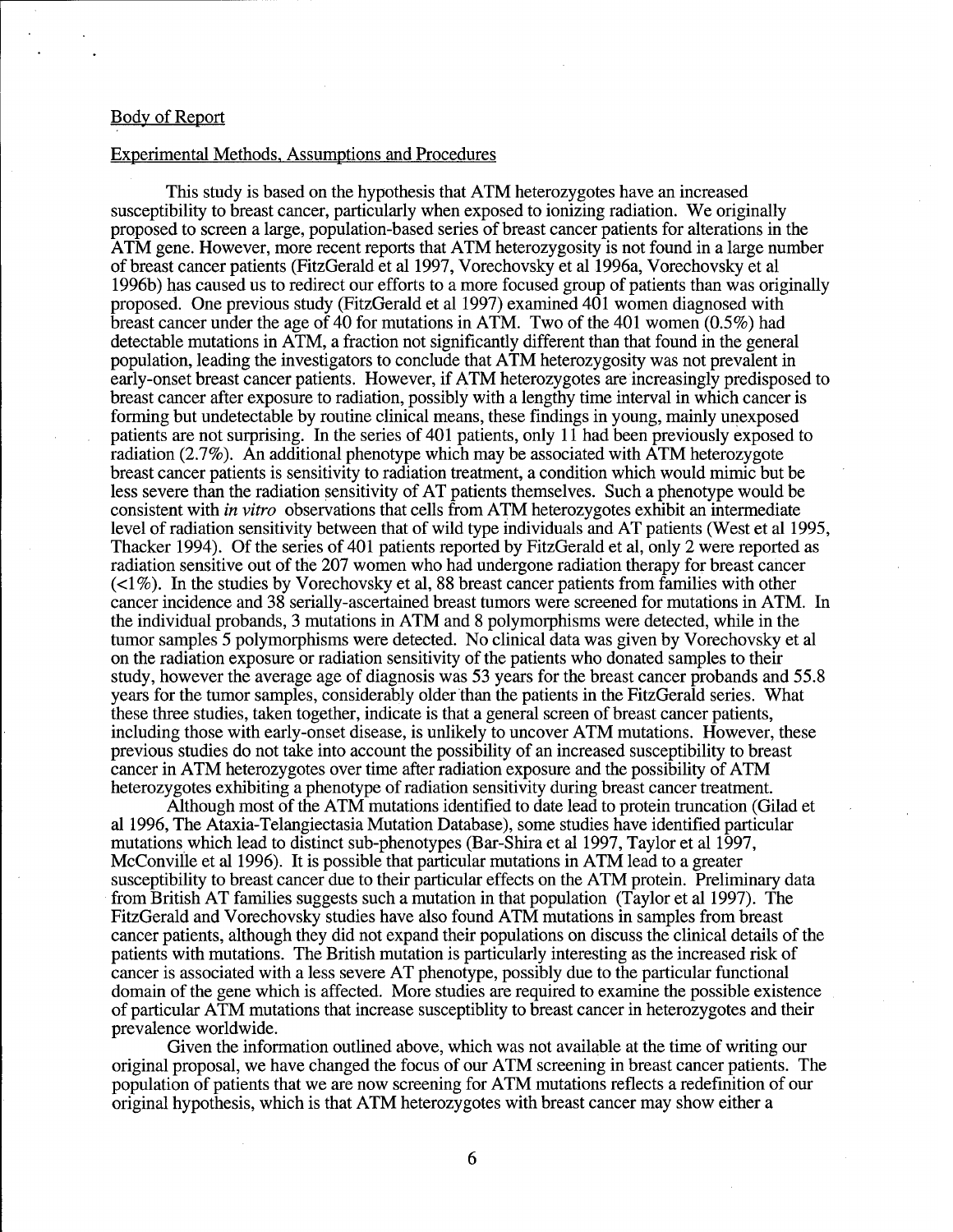particular phenotype or have particular mutations which predispose them to cancer. We are pursuing this hypothesis by screening patients which, based on the information available to date, have phenotypes that are most likely to be associated with ATM mutations. Our current series of breast cancer patients being screened for ATM mutations are taken from the following groups: previous radiation exposure, radiation sensitivity, families with at least 3 cancer cases and the common inheritance of a single ATM allele between affected members, or a breast cancer patient who has had a child with AT. Given the relative rarity of each of these phenotypes, the current series of patients is smaller than that originally proposed, however given current understanding of ATM, we feel that this series has greater potential to uncover a link between ATM mutations and breast cancer predisposition. We began this genetic screening with regions of ATM in which the most common previously seen mutations occur, including those which have been previously reported in breast cancer patients. Any positive results from this study, either in patients with a particular phenotype or a unique mutation, will be the preliminary data needed to expand the screening series to more patients from an appropriate group.

The specific patients currently being screened for mutations in ATM are: 8 breast cancer patients who exhibited a severe sensitivity to radiation therapy for their cancer, 5 families with at least 3 cancer cases and the common inheritance of a single ATM allele between affected family members, 2 patients who had received radiation therapy for Hodgkin's Lymphoma before being diagnosed with breast cancer, and one set of parents of an AT child. The 5 families included in this study include 3 families with 3 cases of breast cancer, one family with 2 cases of breast and 2 cases of ovarian cancer, and one family with <sup>1</sup> breast, 2 ovarian, 2 colon and 5 prostate cancer cases. This range of cancer types is consistent with those seen in AT families (Morrell et al 1990). Previous BRCA $\overline{1}$  and BRCA $\overline{2}$  mutation testing in these families was negative. The mother of the AT child reports that she stood next to her son during his radiation therapy for cancer and that her breast subsequently affected with cancer was within the field of this radiation exposure. Her husband was included in this series as a positive control for ATM mutation detection, as the father of an AT child he is an obligate heterozygote. In the aggregate, we believe that screening this series of patients will indicate which phenotype is associated with ATM mutations and if there is evidence for particular ATM allele(s) which cause a particular susceptibility to breast cancer. The series of radiation sensitive breast cancer patients is particularly interesting, given previous data regarding the radiation sensitivity of cells taken from AT heterozygote patients (West et al 1995, Thacker 1994) and the role of ATM in cellular response to radiation (reviewed in Hoekstra 1997). All patients were enrolled in the study after appropriate informed consent within the structure of our University of Washington Institutional Review Board for Human Subjects agreement.

Since the original submission of this grant, the complete cDNA sequence, genomic organization, and genomic sequence of ATM have been published (Savitsky et al 1995b, Uziel et al 1996, Platzer et al 1997), eliminating the need to obtain this information from other sources. Our preliminary screening strategy for this set of patients has been targeted screening by single-strand conformational analysis (SSCA) of genomic DNA for ATM mutations with known genomic causes reported multiple times (Table 1). Many of the mutations identified in ATM to date are deletions in cDNA for which the genomic basis is unclear, such variants were disregarded in this targeted screen as they have the potential to be artifacts. The polymerase chain reaction (PCR) primers used in this SSCA analysis were those of Vorechovsky et al (1996a). Fragments screened to date include 2562 nucleotides of the 9168 nucleotides of the ATM coding region (Savitsky et al 1995b). This encompasses nearly 30% of the ATM coding region and the adjoining mRNA splicing regions of the exons examined. Results from the initial screen are described below. The next phase of this project will be to screen the entire ATM coding region in cDNA made from lymphoblastoid samples from patients in this series.

#### Results and Discussion

To date, we have screened all samples by SSCA through all the fragments listed in Table 1. One variant has been detected in 3 of the 8 radiation sensitive breast cancer patients and one variant has been detected in a single individual from each of 2 cancer families. Since the variants detected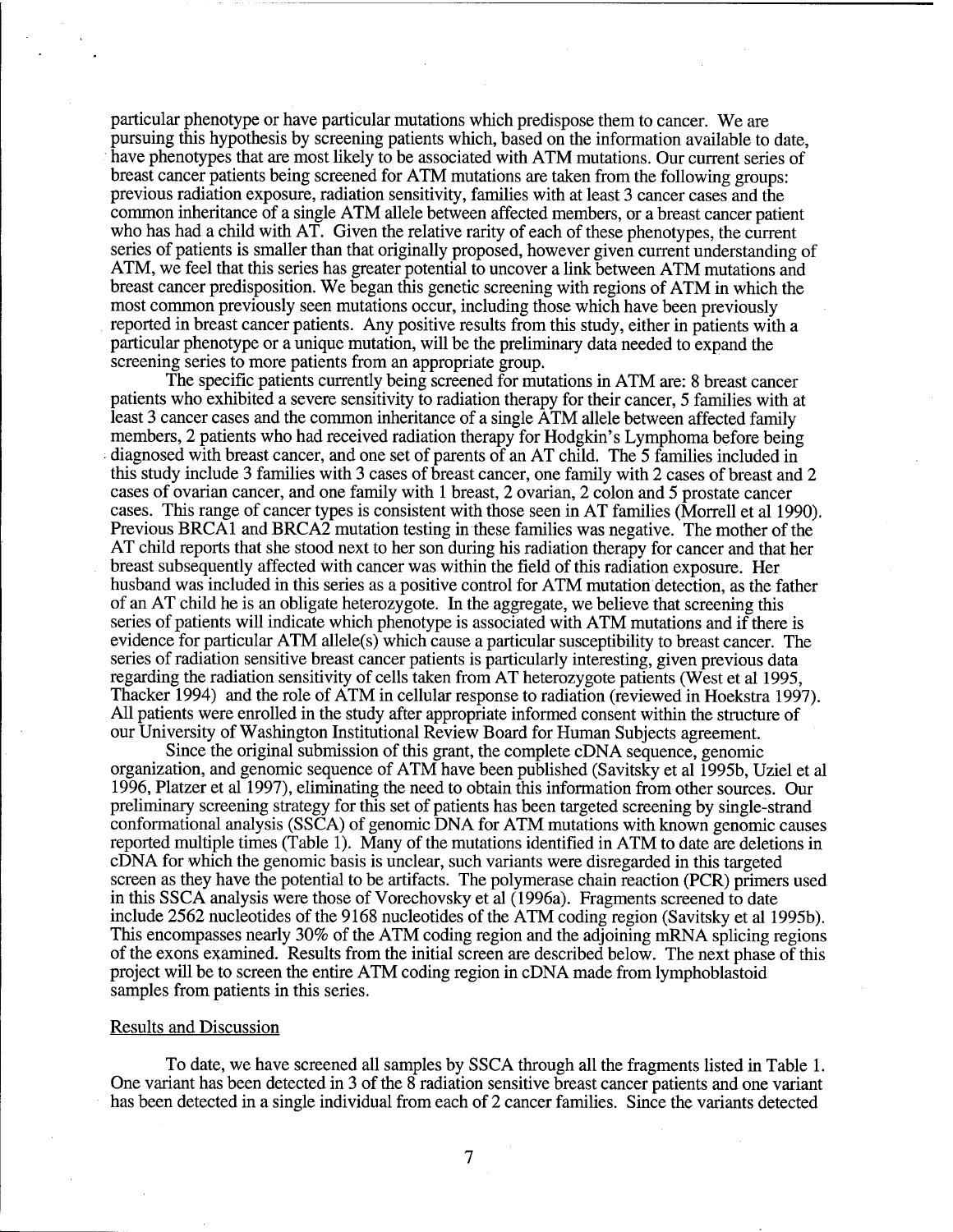in the families do not segregate with the commonly inherited ATM allele, they are likely to be polymorphisms. Sequencing of all variants is currently underway.

The next stage of the screen will be to examine cDNA made from lymphoblasts to detect potential variants in ATM. We currently have in the laboratory the RNA sources needed to make cDNA from all members of the screening series. The technique that we will use to screen these cDNAs for variants is restriction endonuclease fingerprinting (REF; Liu and Sommer 1995), a method which has been used previously on the ATM gene with success (Gilad et al 1996). We will use the same protocol as Gilad et al, which is a combination of common techniques already present in the lab, such as cDNA synthesis, restriction enzyme digestion and PCR.

Future plans are to expand this preliminary patient series as warranted from initial results. If there is evidence for ATM mutations in a particular group of breast cancer patients (such as the radiation sensitive patients) or for particular ATM mutation(s) present in breast cancer patients, then we will expand the study to include more patients from the relevant group. For example, if we find evidence for ATM mutations in the radiation sensitive breast cancer patients, we will expand our ATM screening to more such patients. At this time we have available samples from only the 8 radiation sensitive patients currently in our series, however with positive preliminary data on ATM mutations we would be able to embark on collaborations with our clinical colleagues to obtain more such patient samples. Alternatively, if there is evidence for a particular ATM mutation which predisposes to breast cancer, we will expand our screen for that ATM mutation in more breast cancer patients. Functional analysis of any ATM mutation would also be carried out, as discussed in the original proposal. LOH at the ATM locus in tumors from patients with ATM mutations is also planned, as discussed in the original proposal. We have already obtained tumor samples from the families involved in this study, other samples will be available as needed. Family cancer histories will be taken from any individual probands with ATM mutations and relevant family members will be asked to participate in the study.

8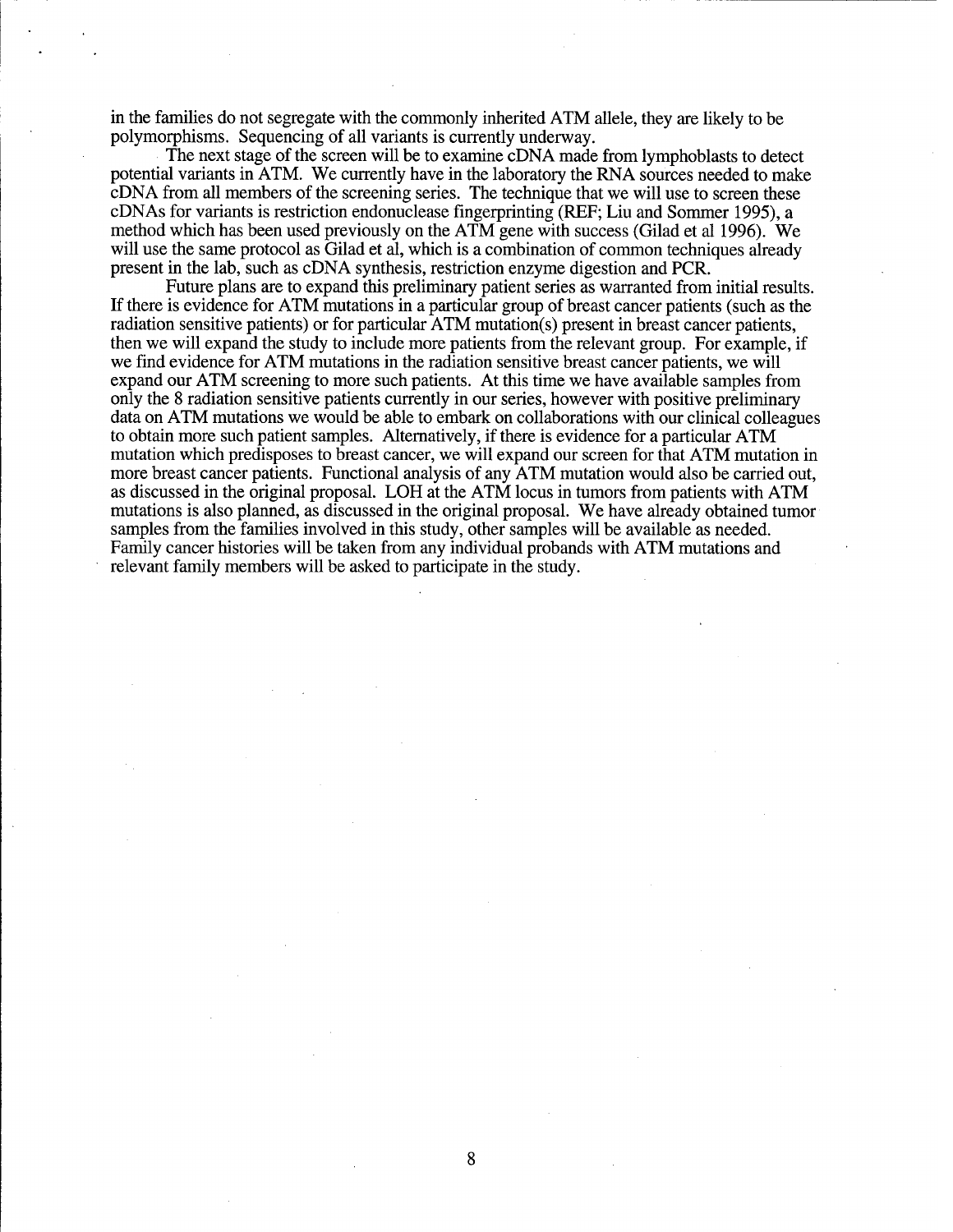#### Recommendations Relating to Statement of Work (SoW)

Month 1: Develop SSCA primers for ATM gene screening

SSCA primers for the ATM gene have been developed, and the additional technique of REF has been added to the mutation screening approach. The REF technique will be proceeding in the immediate future; there is a defined REF protocol for ATM and we already have expertise in the component parts of the protocol.

Months 1-30: Analyze CBCS DNA samples for mutations at the ATM locus

The original SoW called for mutation analysis of patient samples to be completed in the first 30 months of this grant; we will continue with that target date.

Months 12-30: Analyze tumor samples for LOH at the ATM locus

Tumor samples from patients with ATM mutations will be examined for LOH within the original time frame proposed. Already available in the laboratory are samples from the families enrolled in our screening set, other tumor samples will be obtained as necessary.

Months 12-35: Carry out functional analysis of ATM mutations identified

Functional analysis of the ATM mutations identified will be carried out in the original time frame proposed.

Months 2-31: Examine family history of individuals found to carry ATM mutations

Any individual probands found to have an ATM mutation will be examined for their family history of cancer and any relevant family members will be asked to participate in this study, an expansion from the original goals. Some families are being included in the current screening set as a unit, in these cases the family history of cancer is already well defined.

Months 30-36: Perform statistical analysis of data collected

As the samples being screened for ATM mutations are no longer a population-based series, the appropriate statistical analysis has changed. Penetrance of ATM mutations can, however, be calculated based on an analysis of family history and testing individual family members for their mutation status (Schubert et al 1997a).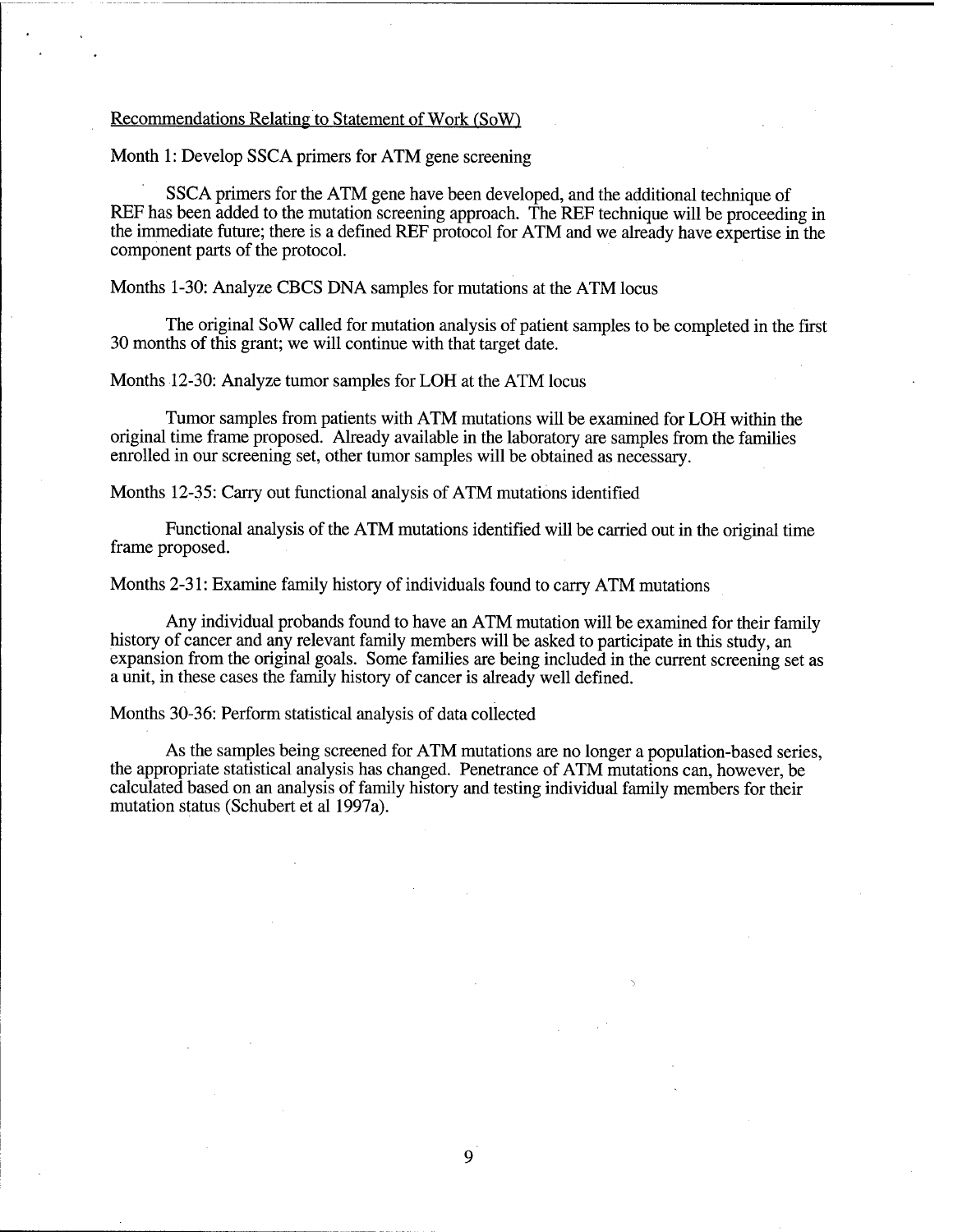# **Conclusions**

This work is currently too preliminary for any conclusions to be drawn about the relevance of ATM mutations to inherited predisposition to breast cancer. Published studies on ATM mutations in breast cancer patients have caused us to rethink our approach to this problem but have not conclusively answered whether ATM mutations predispose heterozygous carriers to breast cancer.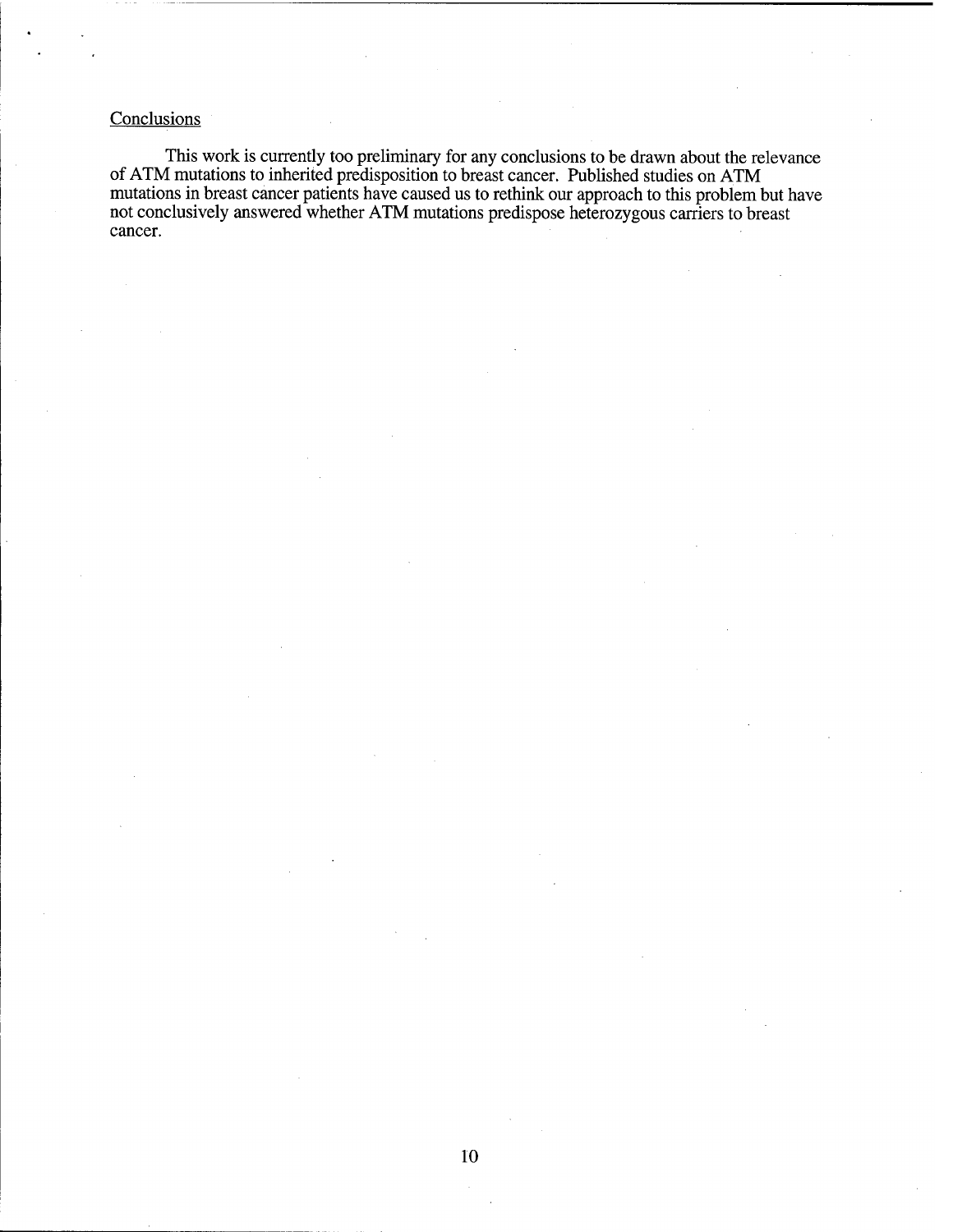### Other studies: BRCA2 analysis

In December of 1995, while the proposal for this grant was under review, the BRCA2 gene was cloned, allowing us to screen individuals from high-risk cancer families for specific mutations in this gene and to use the data generated in such analysis to calculate risk estimates for disease in mutation carriers. Analysis of mutations in BRCA2 led to a better understanding of inherited predisposition to breast cancer directly attributable to that gene, information which is relevant to the study of predisposition to breast cancer as a whole. In a large sense, therefore, analysis of BRCA2 mutations falls into the scope of this grant subject. The cloning of BRCA2 also has direct relevance to the work described in this proposal as mutations in either BRCA2 or ATM are rare, and a person with predisposition to breast cancer arising from an inherited mutation in BRCA2 would be unlikely to also have an ATM mutation. Superficially, however, an individual with a mutation in either the BRCA2 or ATM gene would not be immediately distinguishable from an individual with a mutation in the other gene. This was particularly true when the BRCA2 mutation carrier phenotype was still largely undefined. It was therefore relevant to the ATM study that we further define the patient population with BRCA2 mutations and remove such individuals from our ATM study to the extent possible.

The BRCA2 gene was screened for mutations in probands from multiple high-risk breast cancer families. Several mutations in BRCA2 were identified in different families, and the penetrance and expressivity ofBRCA2 mutations were calculated based on analysis of extended pedigrees (Schubert et al 1997a). BRCA2 mutation carriers were calculated to have a lifetime risk of breast cancer of 80%. This is a similar lifetime risk of breast cancer as BRCA1 mutation carriers, although BRCA2 mutation carriers average a slightly later age at diagnosis than BRCA1 mutation carriers. One family with a unique BRCA2 mutation (6425 del TT) in our series of highrisk breast cancer families is of Ashkenazi Jewish ancestry. The population genetics of BRCA1 and BRCA2 alleles in the Ashkenazi Jewish population is particularly interesting, as a particular BRCA1 as well as a particular BRCA2 mutation have both been shown to be prevalent in this population through ancient founder effects (reviewed in Szabo and King 1997). In order to better define the proportion of high-risk Ashkenazi Jewish breast cancer families with mutations in BRCA1 and BRCA2 and the fraction of the families accounted for by each mutation, we screened high-risk Ashkenazi Jewish breast cancer families for previously known and novel mutations in BRCA1 and BRCA2 (Schubert et al 1997b). This study indicated that approximately half of highrisk Ashkenazi Jewish breast cancer families could be accounted for by identified mutations in either BRCA1 or BRCA2, with the majority of families with identified mutations inheriting the previously identified ancient founder mutations. Mutations in other gene(s) are likely to be accountable for the inherited predisposition seen in the other half of the families in this series.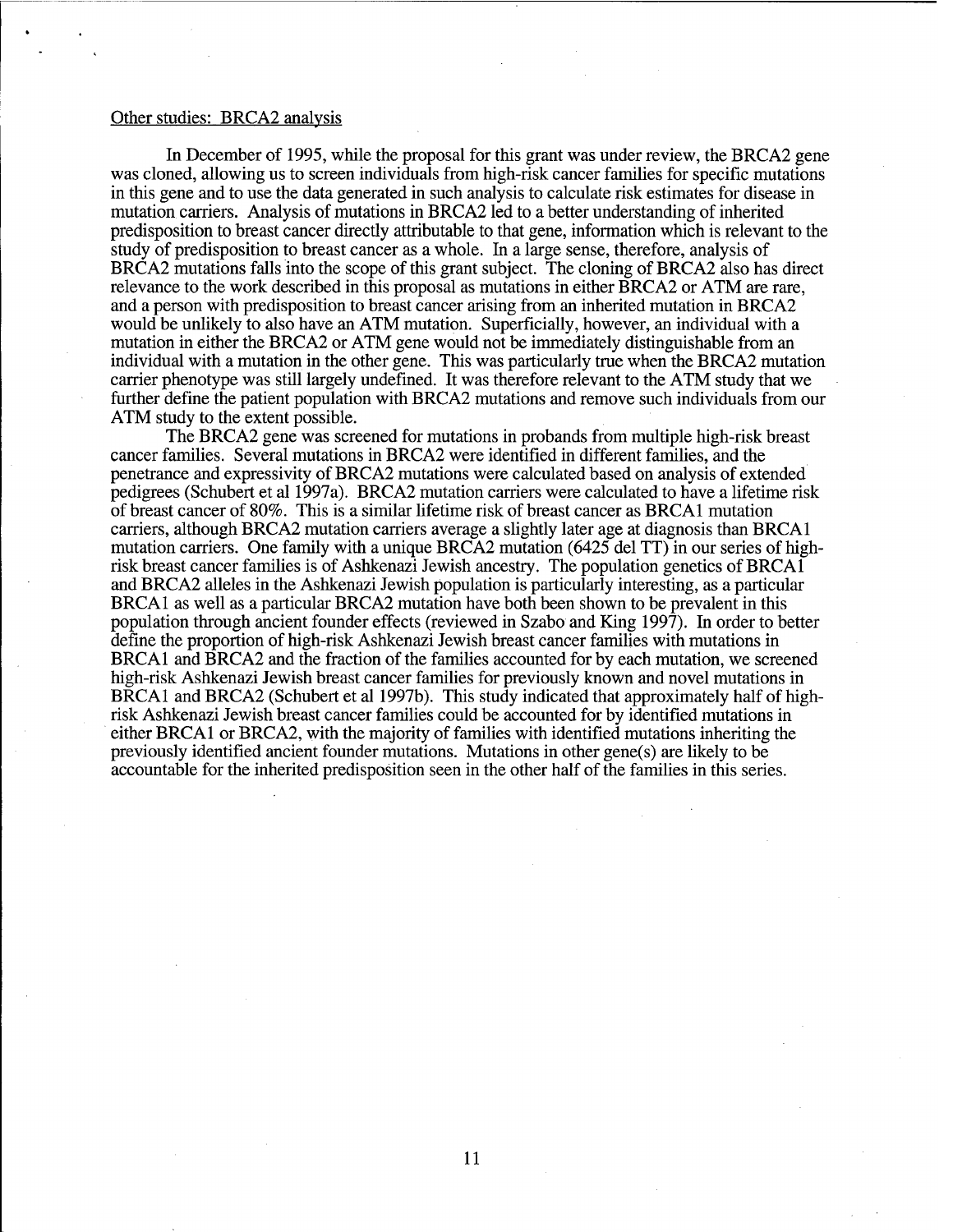Table 1: Mutations in ATM in Selected Exons

| (The Ataxia-Telangiectasia Mutation Database, unless otherwise noted) |                         |                                      |                                                 |  |  |
|-----------------------------------------------------------------------|-------------------------|--------------------------------------|-------------------------------------------------|--|--|
| <u>Exon</u>                                                           | <b>Mutation</b>         | Consequence                          | Number of Times Reported Worldwide <sup>1</sup> |  |  |
| 12                                                                    | 1240C>T                 | premature stop codon                 |                                                 |  |  |
| 12                                                                    | 1339C>T                 | premature stop codon                 | 1                                               |  |  |
| 12                                                                    | 1563delAG               | frameshift and truncation            | 3                                               |  |  |
| 15                                                                    | $2113$ del $T$          | frameshift and truncation            | $\mathbf{1}$                                    |  |  |
| 15                                                                    | 2114ins/del6            | codon change                         | $>2^2$                                          |  |  |
| 17                                                                    | 2251del19               | splicing deletion and truncation     | $\mathbf{1}$                                    |  |  |
| 17                                                                    | 2251del217              | splicing deletion and truncation     |                                                 |  |  |
| 17                                                                    | 2284delCT               | frameshift and truncation            | $\frac{2}{2}$                                   |  |  |
| 23                                                                    | 3078del207              | splicing deletion and truncation     | $\mathbf{1}$                                    |  |  |
| 23                                                                    | 3109del73               | frameshift and truncation            | 1                                               |  |  |
| 38                                                                    | 5319ins9                | in-frame addition                    | >1                                              |  |  |
| 38                                                                    | 5320del7                | frameshift and truncation            | 1                                               |  |  |
| 38                                                                    | 5320del355              | splicing deletion and truncation     |                                                 |  |  |
| 40                                                                    | 5675del88               | splicing deletion and truncation     |                                                 |  |  |
| 40                                                                    | $5712$ ins $A$          | frameshift and truncation            | 1                                               |  |  |
| 43                                                                    | 6007del89               | splicing deletion and truncation     | $\overline{c}$                                  |  |  |
| 43                                                                    | $6015$ insC             | frameshift and truncation            | $\mathbf 1$                                     |  |  |
| 43                                                                    | 6056delA                | frameshift and truncation            | 1                                               |  |  |
| 44                                                                    | 6096del103              | splicing deletion and truncation     | $\mathbf{1}$                                    |  |  |
| 44                                                                    | 6100C>T                 | premature stop codon                 | $\overline{c}$                                  |  |  |
| 46                                                                    | 6348del105              | splicing deletion and truncation     | $\mathbf{1}$                                    |  |  |
| 46                                                                    | $6372$ insG             | frameshift and truncation            | $\mathbf{1}$                                    |  |  |
| 46                                                                    | 6404insTT               | frameshift and truncation            | $\frac{2}{2}$ <sup>3</sup>                      |  |  |
| 51                                                                    | 7271T>G                 | codon change (valine to glycine)     |                                                 |  |  |
| 51                                                                    | 7278del6                | in-frame deletion                    | $\mathbf 1$                                     |  |  |
| 53                                                                    | 7517del4                | frameshift and truncation            | 7                                               |  |  |
| 54                                                                    | 7630del159              | splicing deletion and truncation     | 6 <sup>3</sup>                                  |  |  |
| 54                                                                    | 7636del9                | in-frame deletion                    | $9^{2,4}$                                       |  |  |
| 54                                                                    | 7668del4                | frameshift and truncation            |                                                 |  |  |
| 55                                                                    | <b>IVS 54 -3 T&gt;G</b> | splicing deletion and truncation     |                                                 |  |  |
| 55                                                                    | 7792C > T               | premature stop codon                 | 1                                               |  |  |
| 55                                                                    | 7883del5                | frameshift and truncation            | $\overline{c}$                                  |  |  |
| 55                                                                    | 7926A>C                 | splicing deletion and truncation     | $\mathbf{1}$                                    |  |  |
| 58                                                                    | 8266A>T                 | premature stop codon                 | 3                                               |  |  |
| 59                                                                    | IVS 59+1 del4           | splicing deletion and truncation     | $\overline{2}$                                  |  |  |
| 59                                                                    | 8269del150              | splicing deletion and truncation     | 1                                               |  |  |
| 59                                                                    | 8269del403              | splicing deletion and truncation     |                                                 |  |  |
| 59                                                                    | 8269del2                | frameshift and truncation            |                                                 |  |  |
| 59                                                                    | 8283dTC                 | frameshift and truncation            |                                                 |  |  |
| 59                                                                    | 8307G>A                 | premature stop codon                 |                                                 |  |  |
| 60                                                                    | 8473C>T                 | premature stop codon                 | 1 <sup>4</sup>                                  |  |  |
| 60                                                                    | 8480T>G                 | codon change; reduced protein levels |                                                 |  |  |
| 60                                                                    | 8535G>A                 | premature stop codon                 | 1 <sup>4</sup>                                  |  |  |
| 60                                                                    | 8578del3                | in-frame deletion                    | 1                                               |  |  |
| 64                                                                    | 8946insA                | frameshift and truncation            |                                                 |  |  |
| 64                                                                    | 8977C>T                 | premature stop codon                 | 1                                               |  |  |
| 64                                                                    | 8985del13               | frameshift and truncation            | 1                                               |  |  |

<sup>1</sup> Minimum number of times observed, as not all observations have been reported in the literature.

 $2$  This variant has been seen in Swedish breast cancer patients (Vorechovsky et al 1996)

 $3$  This variant has been seen in British AT families with breast cancer (Taylor et al 1997)

<sup>4</sup> This variant has also been reported in US breast cancer patients (FitzGerald et al 1997)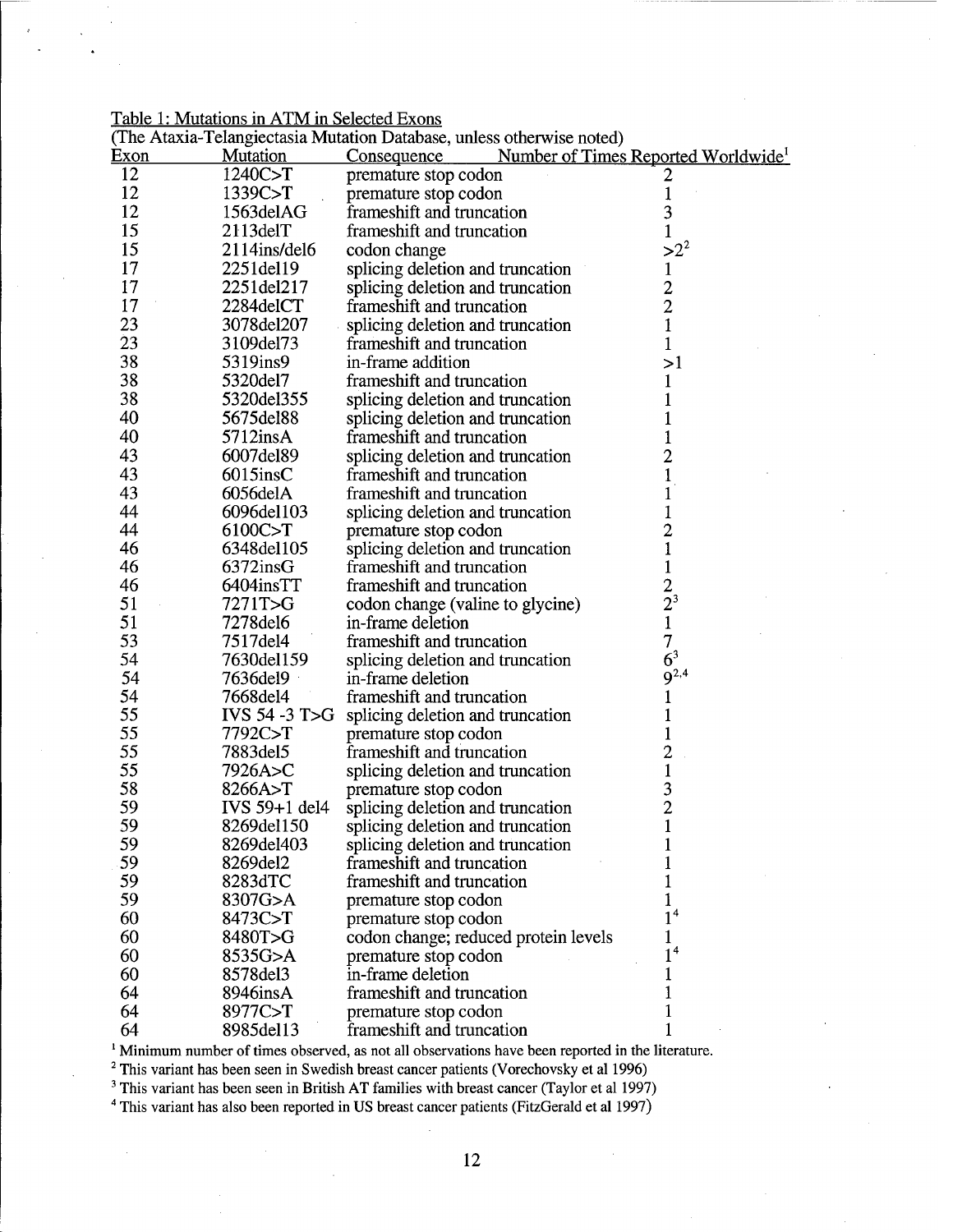## **References**

The Ataxia-Telangiectasia Mutation Database: http://www.vmmc.org/vmrc/atm.htm

Athma P, Rappaprt R, Swift M (1996) Molecular genotyping shows that Ataxia-Telangiectasia heterozygotes are predisposed to breast cancer. Cancer Genet Cytogenet 92:130-134

Bar-Shira A, Gilad S, Khosravi R, Russell P, Chessa L, Jorgensen TJ, Shiloh Y (1997) Genotype-phenotype variants in A-T and A-T variants. "Ataxia-Telangiectasia and ATM: Functional, Genetic and Clinical Ramifications", A-T Children's Project scientific meeting, Baltimore MD, August 1997.

Chessa L, Prudente S, Piane M, Russo G, Negrini M (1997) The repertoire of the ATM gene mutations in Italy. "Ataxia-Telangiectasia and ATM: Functional, Genetic and Clinical Ramifications", A-T Children's Project scientific meeting, Baltimore MD, August 1997.

Easton DF (1994) Cancer risks in A-T heterozygotes. Int J Radiat Biol 66(6):S177-S182

FitzGerald MG, Bean JM, Hegde SR, Unsal H, MacDonald DJ, Harkin DP, Finkelstein DM, Isslbacher KJ, Haber DA (1997) Heterozygous ATM mutations do not contribute to early onset of breast cancer. Nat Gen 15:307-310

Ford D, Easton DF, Bishop DT, Narod SA, Goldgar DE and the Breast Cancer Linkage Consortium (1994) Risks of cancer in BRCA1-mutation carriers. Lancet 343: 692-695

Gilad S, Khosravi R, Shkedy D, Uziel T, Ziv Y, Savitsky K, Rotman G, Smith S, Chessa L, Jorgensen TJ, Harnik R, Frydman M, Sanal O, Portnoi S, Goldwicz Z, Jaspers NGJ, Gatti RA, Lenoir G, Lavin MF, Tatsumi K, Wegner RD, Shiloh Y, Bar-Shira A (1995) Predominance of null mutations in Ataxia-Telangiectasia. Hum Mol Genet 5:433-439

Gilad S, Bar-Shira A, Harnik R, Shkedy D, Ziv Y, Khosravi R, Brown K, Vanagaite L, Xu G, Frydman M, Lavin MF, Hill D, Tagle DA, Shiloh Y (1996) Ataxia-Telangiectasia: founder effect among North African Jews. Hum Mol Gen 5:2033-2037

Hoekstra MF (1997) Responses to DNA damage and regulation of cell cycle checkpoints by the ATM protein kinase family. Curr Opin Gen Dev 7:170-175

Lavin MF and Shiloh Y (1997) The genetic defect in Ataxia-Telangiectasia. Annu Rev Immunol 15:177-202

Liu Q and Sommer SS (1995) Restriction endonuclease fingerprinting (REF): a sensitive method for detecting mutation in long, contiguous segments of DNA. Biotechniques 18:470-477

McConville CM, Stankovic T, Byrd PJ, McGuire GM, Yao Q-Y, Lennox GG, Taylor AMR (1996) Mutations associated with variant phenotypes in Ataxia-Telangiectasia. Am J Hum Genet 59:320-330

Morrell D, Chase CL, Swift M (1990) Cancers in 44 families with Ataxia-Telangiectasia. Cancer Genet Cytogenet 50:119-123

Newman B, Austin MA, Lee M, King M-C (1988) Inheritance of human breast cancer: Evidence for autosomal dominant transmission in high-risk families. Proc Natl Acad Sei USA 85: 33044- 33048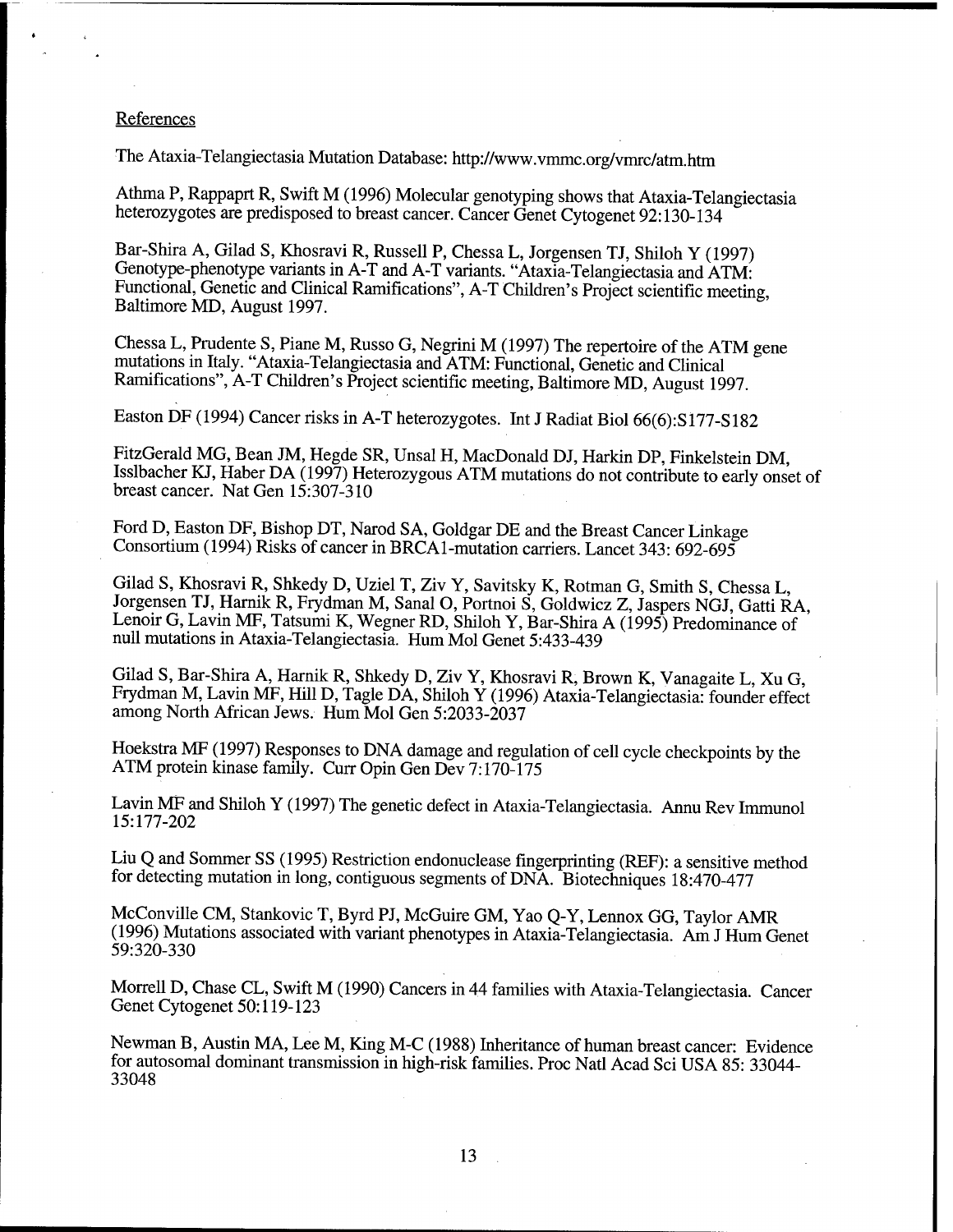Pippard EC, Hall AJ, Barker DJP, Bridges BA (1988) Cancer in homozygotes and heterozygotes of Ataxia-Telangiectasia and Xeroderma Pigmentosum in Britain. Ca Res 48:2929-2932

Platzer M, Rotman G, Bauer D, Uziel T, Savitsky K, Bar-Shira A, Gilad S, Shiloh Y, Rosenthal A (1997) Ataxia-Telangiectasia locus: sequence analysis of 184 kb of human genomic DNA containing the entire ATM gene. Genome Res 7:592-605

Savitsky K, Bar-Shira A, Gilad S, Rotman G, Ziv Y, Vanagaite L, Tagle DA, Smith S, Uziel T, Sfez S, Ashkenazi M, Pecker I, Frydman M, Harnik R, Patanjali SR, Simmons A, Clines GA, Satiel A, Gatti RA, Chessa L, Snal O, Lavin MF, Jaspers NGJ, Taylor AMR, Arlett M, Miki T, Weissman SM, Lovett M, Collins FS, Shiloh Y (1995) A single ataxia telangiectasia gene with a product similar to a PI-3 kinase. Science 268:1749-1753

Savitsky K, Sfez S, Tagle DA, Ziv Y, Sartiel A, Collins FS, Shiloh Y, Rotman G (1995b) The complete sequence of the coding region of the ATM gene reveals similarity to cell cycle regulators in different species. Hum Mol Gen 4:2025-2032

Schubert EL, Lee MK, Mefford MC, Argonza RH, Morrow JE, Hull J, Dann JL, King M-C (1997a) BRCA2 in American families with four or more cases of breast or ovarian cancer: recurrent and novel mutations, variable expression, penetrance, and the possibility of families whose cancer is not attributable to BRCA1 or BRCA2. Am J Hum Gen 5:1031-1040

Schubert EL, Mefford HC, Dann JL, Argonza RH, Hull J, King M-C (1997b) BRCA1 and BRCA2 mutations in Ashkenazi Jewish families with breast and ovarian cancer. Genetic Testing 1:41-46

Swift M, Reitnauer PJ, Morrell D, Chase CL (1987) Breast and other cancers in families with Ataxia-Telangiectasia. N Engl J Med 316:1298-1294

Swift M, Morrell D, Massey RB, Chase CL (1991) Incidence of cancer in 161 families affected by Ataxia-Telangiectasia. N Engl J Med 325:1831-1836

Szabo CI and KingM-C (1995) Inherited breast and ovarian cancer. Hum Mol Genet 4:1811-1817

Szabo CI and King M-C (1997) Population genetics of BRCA1 and BRCA2. Am J Hum Genet 60:1013-1020

Taylor AMR, Stankovic T, Kidd AMJ, Sutcliffe A, McGuire GM, Robinson P, Weber P, Bedenham T, Easton DF, Lennox GG, Haites N, Byrd PJ (1997) ATM mutations and phenotypes in A-T families in the British Isles; expression of mutant ATM and the risk of leukaemia, lymphoma and breast cancer. "Ataxia-Telangiectasia and ATM: Functional, Genetic and Clinical Ramifications", A-T Children's Project scientific meeting, Baltimore MD, August 1997.

Thacker J (1994) Cellular radiosensitivity in Ataxia-Telangiectasia. In J Rad Biol 66: 587-596

Uziel T, Savitsky K, Platzer M, Ziv Y, Helbitz T, Nehls M, Boehm T, Rosenthal A, Shiloh Y, Rotman G (1996) Genomic organization of the ATM gene. Genomics 33:317-320

Vorechovsky I, Rasio D, Luo L, Momaco C, Hammarstrom L, Webster ADB, Zaloudik J, Barbanti-Brodano G, James M, Russo G, Croce CM, Negrini M (1996a) The ATM gene and susceptibility to breast cancer: analysis of 38 breast tumors reveals no evidence for mutation. Ca Res 56:2726-2732